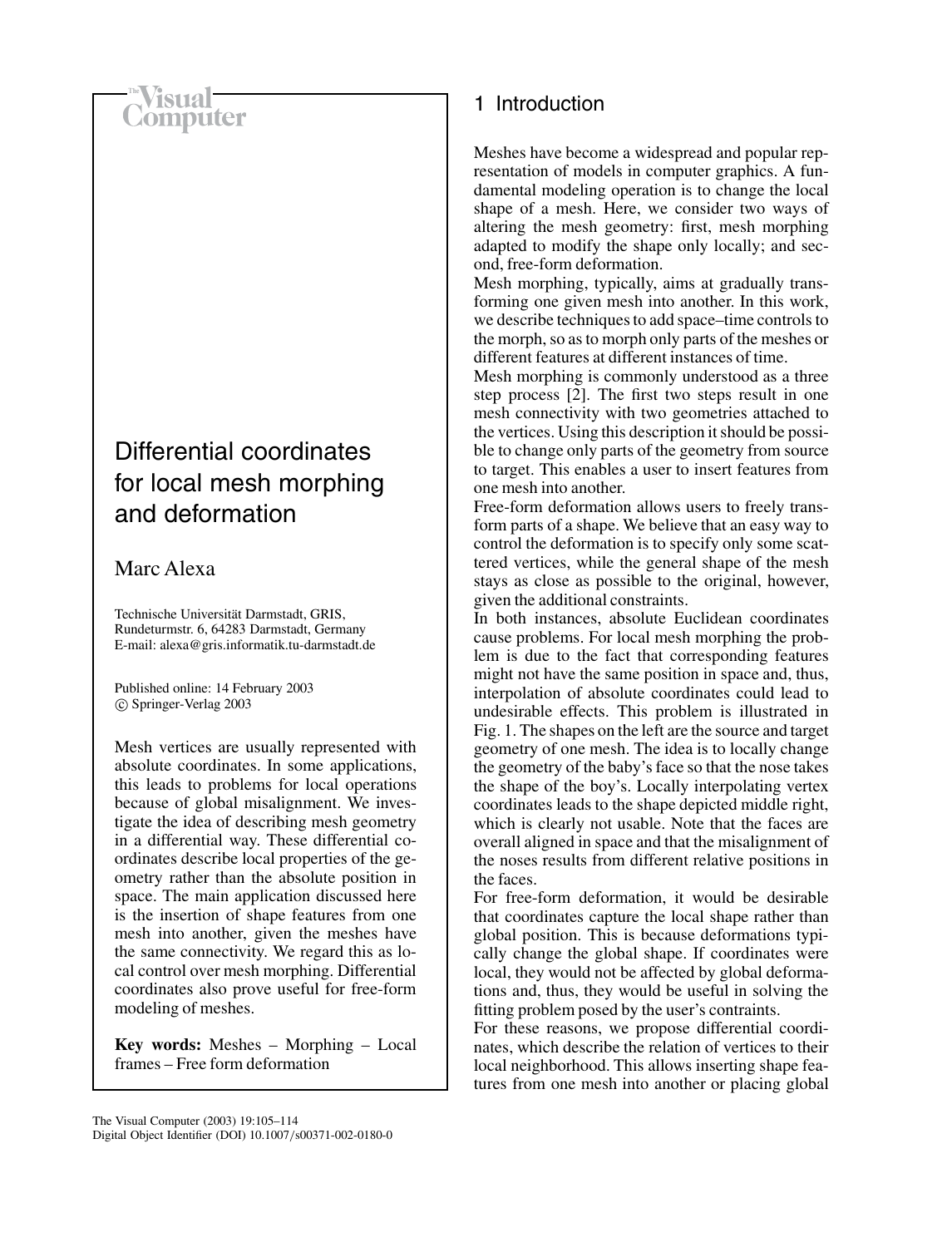

constraints on some mesh vertices while simply fitting the differential coordinates.

# 2 Local mesh morphing framework

A mesh M is described by the connectivity *K* of its vertices, edges, and faces and geometric positions *V* of the vertices. The geometric realization  $\phi_V$  of the mesh maps  $\{V, K\}$  to the set of all points comprising the mesh and, thus, describes the shape of the object represented.

Given two meshes  $\mathcal{M}_0$  and  $\mathcal{M}_1$  the goal of classical mesh morphing is to produce a family of meshes  $\mathcal{M}(t)$ ,  $t \in [0, 1]$  so that  $\phi(\mathcal{M}_0) = \phi(\mathcal{M}(0))$ and  $\phi(\mathcal{M}_1) = \phi(\mathcal{M}(1))$ . The general idea for achieving this goal is to generate one mesh topology that can be deformed to the shapes of the source and target shapes:  $\mathcal{M}(t) = \{V(t), K\}$ . To generate this family of shapes, three steps are necessary:

- 1. Finding a correspondence between the meshes. More specifically, computing maps  $\psi_0$ ,  $\psi_1$  so that  $\psi_0(V_0) \in \phi(\mathcal{M}_1)$  and  $\psi_1(V_1) \in \phi(\mathcal{M}_0)$ , yielding a barycentric coordinate for each vertex with respect to a simplex in the other mesh. This step is typically performed by using 2D parameterizations of the meshes. Particularly important is the alignment of automatically detected or userspecified features of the meshes.
- 2. Generating a new, consistent mesh topology *K* together with two geometric positions  $V(0)$ ,  $V(1)$ for each vertex so that the shapes of the original meshes are reproduced. This is typically done so that both vertex sets are contained in the new vertex set, both edge sets are contained in the new

edge set, and new vertices are generated where edges from different meshes cross.

3. For classical mesh morphing, the goal in this step is to create paths  $V(t)$ ,  $t \in ]0, 1[$  for the vertices. In our context, however, we intend to compute vertex positions from the original geometric positions  $V(0)$ ,  $V(1)$ , where *t* varies among the vertices.

In the following, we briefly discuss each of the above-mentioned steps. For the first two, recent work is reported; for the third, basic approaches are explained. A more detailed state-of-the-art approach can be found in [2].

#### 2.1 Correspondence of shapes

Finding a 2D parameterization of the vertex-edge graphs of the input meshes results in a correspondence between the surfaces. We distinguish the parameterization of genus 0 meshes in a suitable parameter domain and the isomorphic dissection of arbitrary meshes into patches homeomorphic to a disk, which are parameterized independently in the plane. Several techniques for computing the paramterizations of topological disks [8, 9, 31] and topological spheres [1, 5, 14, 18, 20, 28] exist. Embedding topological disks is important for morphing techniques that generate isomorphic dissections of several meshes [4, 7, 12, 15, 21, 32] with the help of the user.

Feature alignment is important to yield pleasing morphing results. Features could be either selected by the user or shape features (such as curvature and normals). Specifically, most dissection methods force the user to select corresponding features on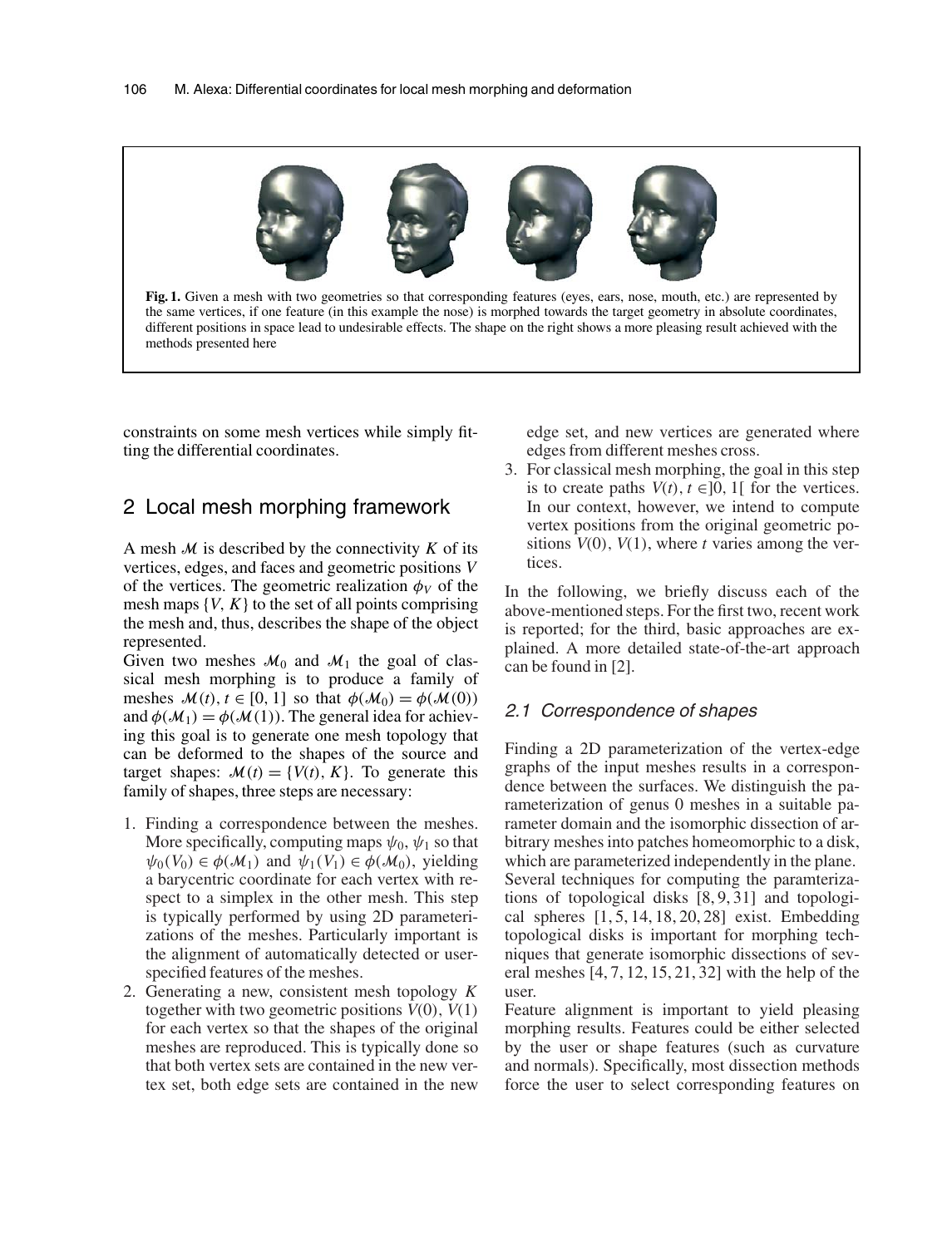the shapes and allow for fine-grained control. Pointto-point correspondence can also be achieved with warping methods [1, 6, 32].

## 2.2 Representation mesh

Given the correspondence information generated in the first step, a mesh is to be produced that contains vertices, edges, and faces from both meshes. This is done by either overlaying the meshes in the parameter domain or by generating a multiresolution representation.

If the parameter domain is the plane, the overlay problem is known as planar map overlay, and several algorithms from the computational geometry literature are applicable. For non-planar parameter domains, works on morphing offer special solutions [1, 18].

Multiresolution models (e.g. [22]) have recently been advocated in the literature [21, 25] for the generation of morphable models. The idea is to remesh the shape starting from an irregular coarse base mesh with regular connectivity. Thus, the mesh topology is given by the refinement operator while the geometry is given by the original meshes.

# 2.3 Classical vertex paths

After the computation of one mesh topology *K* and two mesh geometries represented by vertex coordinates  $V(0)$  and  $V(1)$ , it remains to compute vertex coordinates for the intermediate shapes. For a global transformation, a set of vertex coordinates  $V(t)$ ,  $t \in$ ]0, 1[ has to be generated, where *t* is mentally connected to time and sometimes called *transition parameter*.

A simple choice is linear interpolation [12, 18, 32]. A rigid [5, 6] or affine [1] transform prior to linear vertex interpolation yields better results.

A more general solution is to interpolate an intrinsic description of the boundary. This approach has been successfully applied to polygons [26]. However, the extension to meshes is difficult [29].

Skeleton-based shape interpolation suggests that reasonable vertex paths cannot be found by just analyzing the boundary of a shape [27]. However, the extension to 3D is yet to come. Another way of taking the interior of a shape into account is to generate isomorphic simplicial complexes of the shapes and compose optimal simplex morphs to yield vertex paths [3].

# 2.4 Spatially non-uniform transition states

In this work, we introduce the idea of local morph control to mesh morphing. Local morph control is well known in image morphing as transition control. Defining the transition of each pixel can be done very similarly to warping the images; for example, the transition could be specified for only few points and scattered-data interpolation techniques are used to calculate transition information for all points of the images [23].

Local control requires describing the transition with more than a single scalar *t*. A general solution for the mesh setting is to assign a transition parameter to each vertex. We call the vector of per-vertex transition parameters *transition state T*. If the per-vertex transition parameter is applied to a vertex representation, *T* has to be a diagonal matrix containing the parameters as diagonal elements.

The idea of the transition state is to apply each transition parameter to the vertex representation independently. Linear interpolation of absolute vertex coordinates would be represented as  $(I - T)V(0)$  + *TV*(1), yet this would lead to the problems already mentioned and depicted in Fig. 1. From the techniques for path generation only [3] seems to generate a shape representation suited for spatially nonuniform interpolation (namely, affine transforms per simplex). However, this approach tends to be numerically difficult to handle for large meshes.

For the special case of implementing one feature from one mesh into another, Kanai et al. [16] attach an affine transform to the feature. However, if more than one feature is present and some features overlap, this is not possible anymore. Here, we want the shape to be completely defined by the transition state (and not by the definition of a feature), as this might be an interesting description for shapes.

# 2.5 More than two meshes

The conceptual extension of the framework to more shapes is straightforward. Given meshes  $\mathcal{M}_i =$  $(V_i, K_i)$ , a common topology *K* together with vertex sets  $V(\mathbf{e_i})$  is established. The vertex sets form a base of a space, which is reflected by using canonical base vectors  $e_i$  as indices. A morphed shape  $(V(s), K)$  is represented by a vector  $\mathbf{s} = (s_0, s_1, \dots)$ , reflecting the shares of the meshes  $\mathcal{M}_0, M_1, \ldots$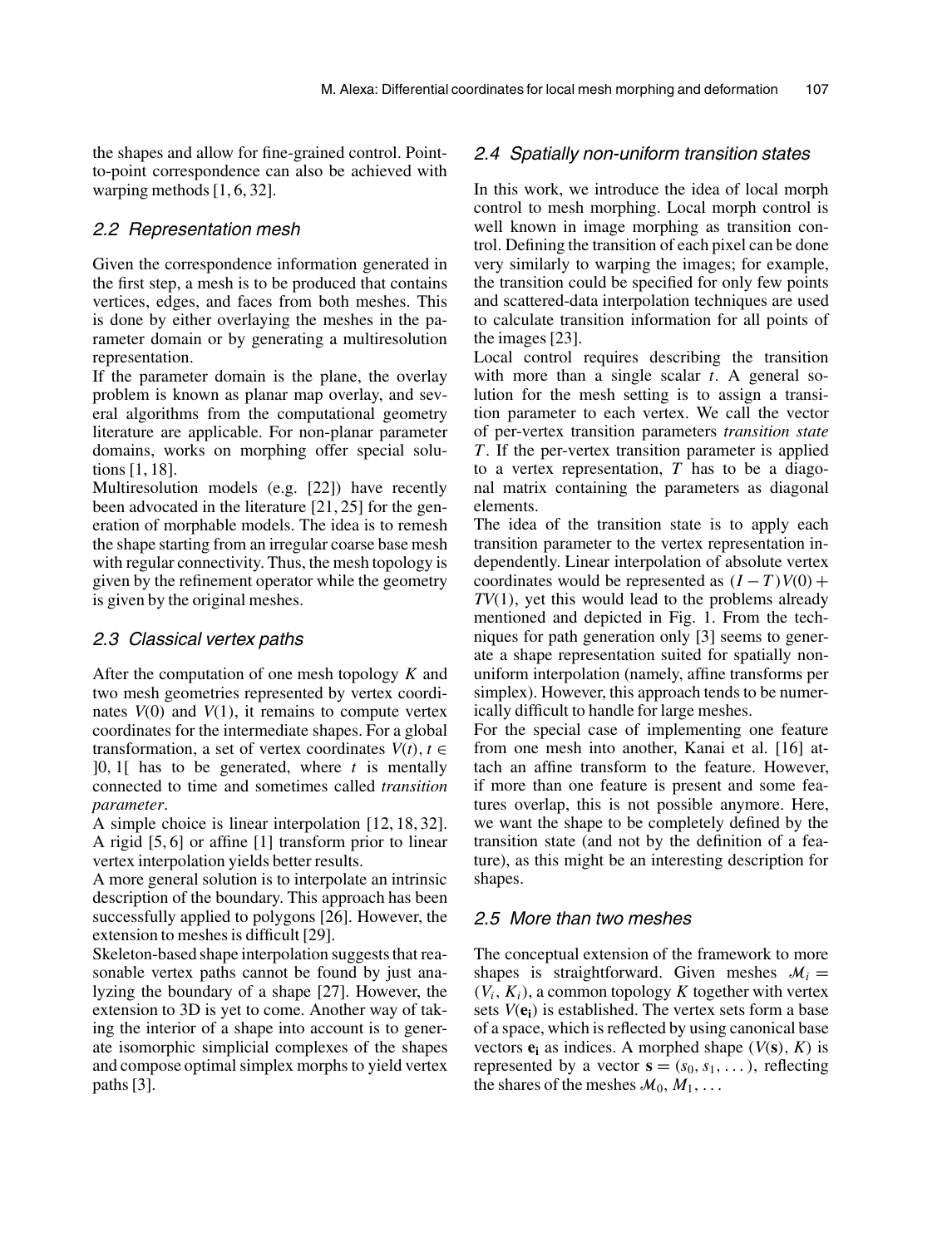Not all techniques presented in this framework are equally suited to being extended to more meshes. The correspondence procedure discussed in Sect. 2.1 seems to be relatively easy to extend. All meshes are embedded in the given parameter domain, which leads to barycentric representation of the original vertices. If each set of original vertices  $V_i$  needs to be mapped to all other meshes  $\mathcal{M}_i$ ,  $i \neq j$ , the complexity would grow quadratically with the number of meshes. However, this is not necessary if a remeshing strategy is used to generate a consistent mesh topology (see Sect. 2.2, last paragraph). This procedure generates the same set of vertices over all shapes, thus, the complexity is linear to the number of meshes times the number of vertices used in the remesh, which is the best we can expect. So, the best way to generate the set  $\{(V(\mathbf{e}_i), K\})$  is to embed all meshes in a common parameter domain (spherical or piecewise linear) and then remesh to the desired accuracy.

The transition state description now extends to compute combinations of several vertex vectors. Global linear vertex combination is easily extended:

$$
V(\mathbf{s}) = \sum_{i} s_i V(\mathbf{e_i})
$$
 (1)

The extension of transition states, where each vertex has its own transition parameter, leads to a vector of matrices; that is, each scalar  $s_i$  is replaced by a matrix *Si*.

## 3 Mesh deformation approach

Mesh deformation, as it is viewed here, is simply another point of view of the framework described above. For local morphing, intrinsic constraints should be used; while for free-form deformation, we use explicit constraints.

More specifically, we wish the user to specify the absolute position of several mesh vertices. We use the differential representation of the mesh to compute a global least-squares fit constrained to the user specified vertices.

Current mesh deformation techniques typically use multiresolution modeling techniques [8, 13, 19, 24, 33]. The current level controls the effect of modifying the position of a particular vertex. Modifications on a coarse level affect large regions of the shape; while modifications on a detailed level change the shape only locally.

In our approach, the region of influence is implicitly defined by the set of constrained vertices. Each constraint is exactly satisfied, which means that the influenced region could be easily defined as the set of non-constrained vertices.

# 4 Differential representation of a mesh

The main idea of this work is to represent vertex coordinates with respect to their neighbors in the mesh. Given a vertex and a neighborhood  $\mathcal{N}(i)$ , the position should be described relative to the positions of vertices in this neighborhood. Here, we mostly consider the neighborhood  $\mathcal{N}(i)$  to be a oneneighborhood ring, i.e.  $\mathcal{N}(i) = \{j | (i, j) \in K\}$  (see Fig. 2). Nevertheless, the techniques presented are generally applicable to any shape of sufficiently large neighborhood.

Further, the representation of a vertex should be linear in the absolute coordinates. This is because both the transformation from absolute to relative coordinates, and vice versa, should be numerically stable to compute. A linear mapping leads to solution of linear systems for each of the transforms, which is, compared to other possibilities, the simplest possible solution.

The relative representation aims at making the shape of the mesh invariant to translation or, ideally, invariant under affine transforms. If a vertex were represented in the affine space of its neighbors, invariance under affine transforms would trivially follow. Floater and Gotsman have shown how to use such representations to morph planar triangulations [10]. The extension to triangulations in  $\mathbb{R}^3$  is difficult because vertices of the neighborhood are not necessarily affinely independent in  $\mathbb{R}^3$ . We introduce a translation-invariant scheme and briefly elaborate on the affinely independent scheme in the following sections.

#### 4.1 Laplacian representation

A simple scheme that achieves invariance under translation works as follows: Let **vi** be the vertex position to be represented. Compute the center of mass of the neighbors

$$
\bar{\mathbf{v}}_{\mathbf{i}} = \sum_{j \in \mathcal{N}(i)} \frac{1}{|\mathcal{N}(i)|} \mathbf{v}_{\mathbf{j}},\tag{2}
$$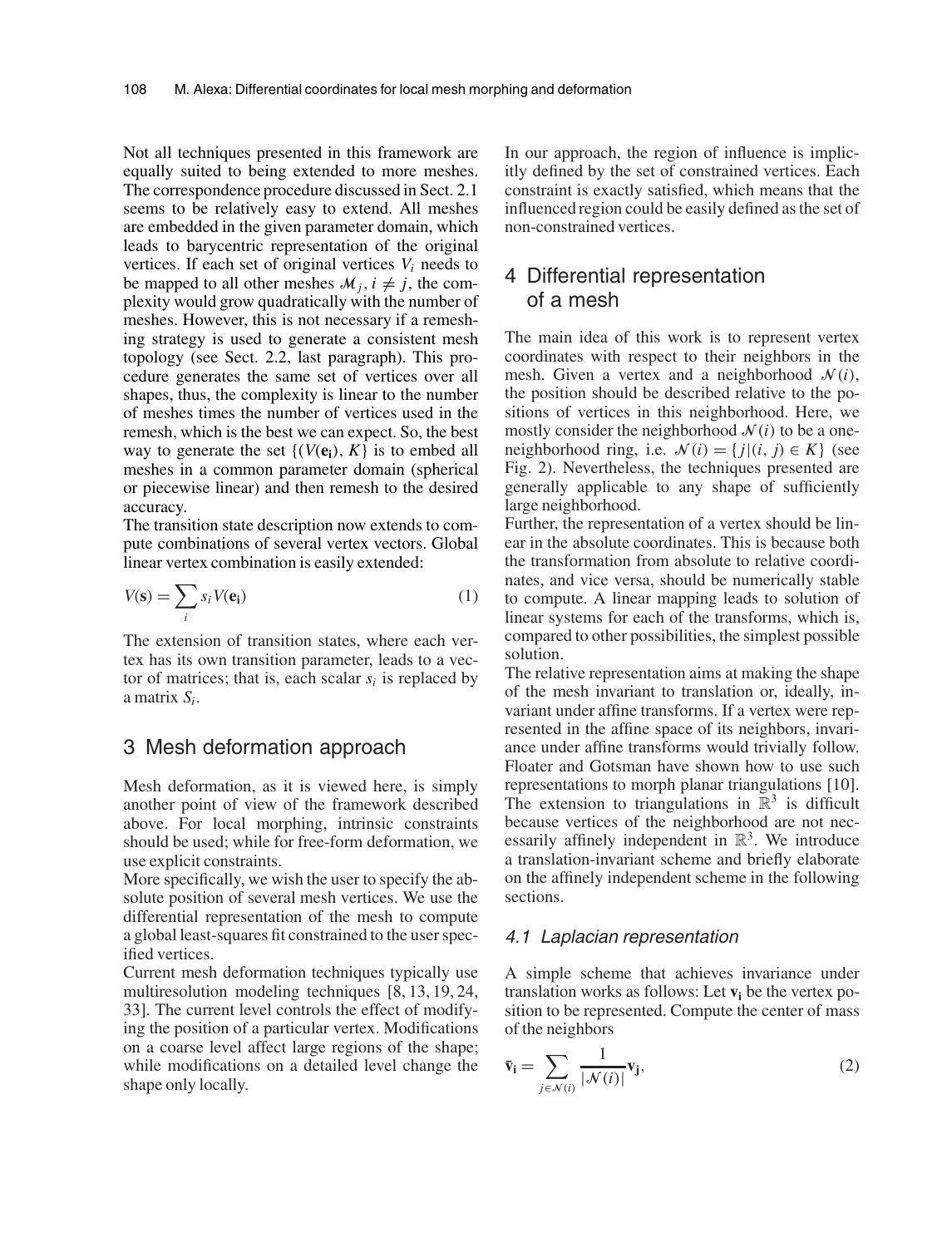

and let the new representation be the difference of this center of mass to the original position:

$$
\mathbf{w_i} = \mathbf{v_i} - \mathbf{\bar{v}_i}.\tag{3}
$$

For an illustration assuming  $\mathcal{N}(i)$  to be a oneneighborhood see Fig. 2. Note that this representation is robust in the sense that it does not suffer from degeneracies in the input points. In particular, the neighbors of **vi** might be in non-convex positions, coplanar, collinear, or even collapsed to one point. Their center of mass is always defined and, thus, the new representation.

If we write all vertices as a vector, the forward transformation (from absolute to relative coordinates) can be represented in matrix form. Let *A* be the adjacency matrix of the mesh and *D* be a diagonal matrix with  $d_{ii} = 1/|\mathcal{N}(i)|$ . The transform is then represented by  $L = I - DA$ . Note that *L* is a Laplacian of the mesh [30]. This is an important observation as it generalizes the approach to shape representations other than meshes, such as parametric or implicit functions.

The backward transformation (from relative to absolute coordinates) is, by construction, not unique. It should be uniquely determined up to a translation. This means,  $L \in \mathbb{R}^{m \times m}$  should have rank  $m - 1$ , which is indeed so. Note that *DA* is a stochastic as well as a normal matrix. A stochastic matrix has an eigenvalue of 1. In addition, the eigenvectors of normal matrices form a basis of full rank, meaning that all eigenvalues have multiplicity 1. It follows that *DA* has exactly one eigenvalue of 1 and, thus, L has exactly one eigenvalue of 0.

#### 4.2 Affine independent representation

Representing a vertex **vi** with respect to its neighborhood  $\mathcal{N}(i)$  so that the representation is invariant under affine transforms is straightforward. We have to solve

$$
\mathbf{v_i} = \sum_{j \in \mathcal{N}(i)} w_i(j) \mathbf{v_j},\tag{4}
$$

so that

$$
\sum_{j \in \mathcal{N}(i)} w_i(j) = 1. \tag{5}
$$

This could be rewritten into one linear system using homogenous coordinates. The system is usually overdetermined, so we might additionally try to minimize the sum of squared weights  $w_i(j)$ . Nevertheless, the vertices in  $\mathcal{N}(i)$  might not form a basis of  $\mathbb{R}^3$ ; in which case, no solution exists. A simple way to solve the system in any case is SVD [11]. This would automatically minimize the squares of the weights in the overdetermined case, as well as providing the best possible answer in the case where no exact solution exists. In this way, one could define the forward transformation.

However, if one neighborhood  $\mathcal{N}(i)$  is not a base of  $\mathbb{R}^3$ , this transform loses information about the shape. In this case the necessary displacement could be added using a Laplacian coordinate. We have experimented with this idea and found it numerically difficult to solve. The problem is to differentiate clearly between cases of degeneration and usable configurations. The problem is delicate because local degradation has global effects.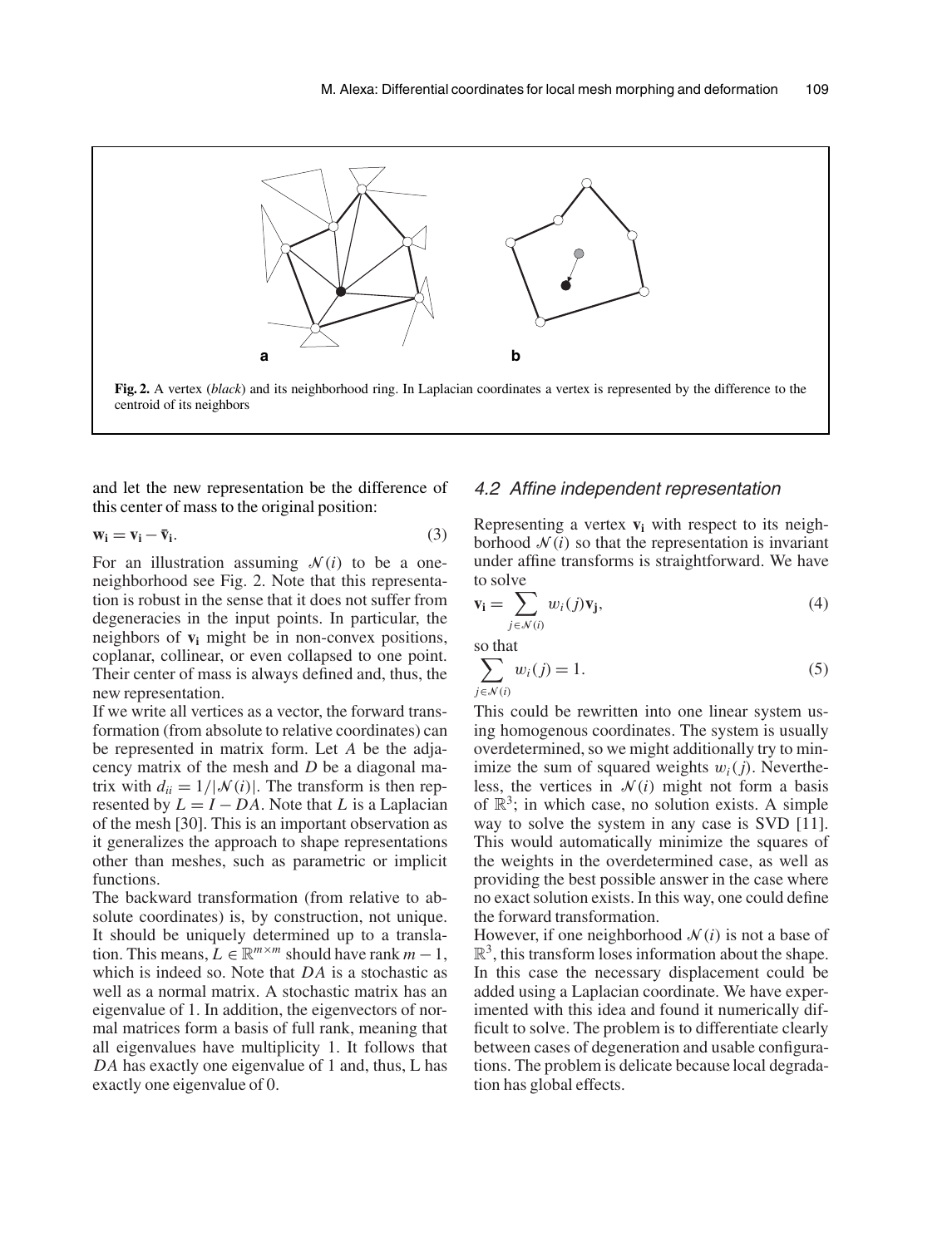For this reason, we decided to use the simpler but more stable Laplacian scheme, which is not invariant under rotation, scaling, and shearing. Yet, it proved sufficient for the applications intended here.

#### 4.3 Solving for absolute coordinates

Solving the equation  $LV = W$  for *V* is not possible in a naive way for two reasons. First, *L* is singular; and second, typical meshes will induce matrix dimensions that make the use of explicit techniques prohibitive.

The first problem is easy to overcome. It was already shown that the solution is specified up to a translation. This means fixing one arbitrary vertex will lead to a linear system of equations with full rank.

A practical solution of the resulting linear system should account for the following conditions:

- *L* is very large and sparse, which prohibits explicit matrix techniques.
- The equation  $LV = W$  has to be solved three times, i.e. for the *x*, *y*, and *z* vectors.
- In practice, good approximate solutions are known for *V*, as morphing changes the shape gradually and smoothly from one state to another. Knowing good approximate solutions calls for iterative matrix methods.
- For free-form modeling, a least-squares fit is required.

Iterative schemes like Jacobi or Gauss–Seidel iteration have the advantage that they are easily implemented on the existing mesh data structures. In addition, they also work stably in the case of leastsquares fitting.

# 5 Application to mesh morphing

The main idea of this work is to morph by linearly interpolating Laplacian coordinates rather than absolute coordinates. Since Laplacian coordinates are linear in absolute coordinates, morphing the whole shape (i.e. all vertices have the same transition parameter) will be the same in absolute and Laplacian coordinates. Yet, if the desired transitions are different for subsets of vertices, interpolating Laplacian coordinates yields more reasonable results.

More precisely, the approach works as follows. Given a mesh topology *K* and several geometries *Vi*. The topology defines a forward transform *L* which allows computing Laplacian coordinates *Wi* for each geometry. A transition state described by a set of transition state matrices  $T_i$  defines the transformed geometry  $V'$  by combining the Laplacian coordinates according to the transition state and then solving for absolute coordinates:

$$
V' = L^{-1} \left( \sum_{i} T_i W_i \right). \tag{6}
$$

In the following, we apply this approach to several examples, where morphable meshes have been generated with the techniques described in [1]. For simplicity in the following discussion, we assume to morph only between two shapes, so a single matrix *T* is enough to describe the factors  $T_0 = (I - T)$  and  $T_1 = T$ . A morph, or transition, would be defined as matrices *T* changing over time. In practice, one would define several key frames in terms of matrices. Interpolation of key frames is done in matrix space as interpolation in absolute coordinates has to be avoided.

Obviously, it is impossible to specify transition matrices by hand. We either need a user interface or automatic methods.

#### 5.1 GUI for defining transition states

The basic requirement for a GUI is to make it easy to define a region of interest (ROI). A ROI is a part of the shape's boundary, for which the transition state will be modified. Modification is performed relative to the current overall transition state of the shape.

We have found it very straightforward to specify a ROI by two rings of mesh edges, where the outer ring bounds a region which contains the inner ring. These two rings divide the mesh into three parts. The region inside the inner ring is subject to the modifications defined by the user, while the region outside the outer ring stays unchanged. The region between the rings smoothly adapts between changed and unchanged region and could be empty.

The boundaries could be chosen by "drawing" on the shape. In our implementation, we allow the user to pick a vertex as the center of interest and to specify two radii which define the rings. The rings are found as sets of vertices with the specified distance using Dijktstra's algorithm starting from the center of interest.

To quantify the necessary modifications to the pervertex transition parameters, we define a distance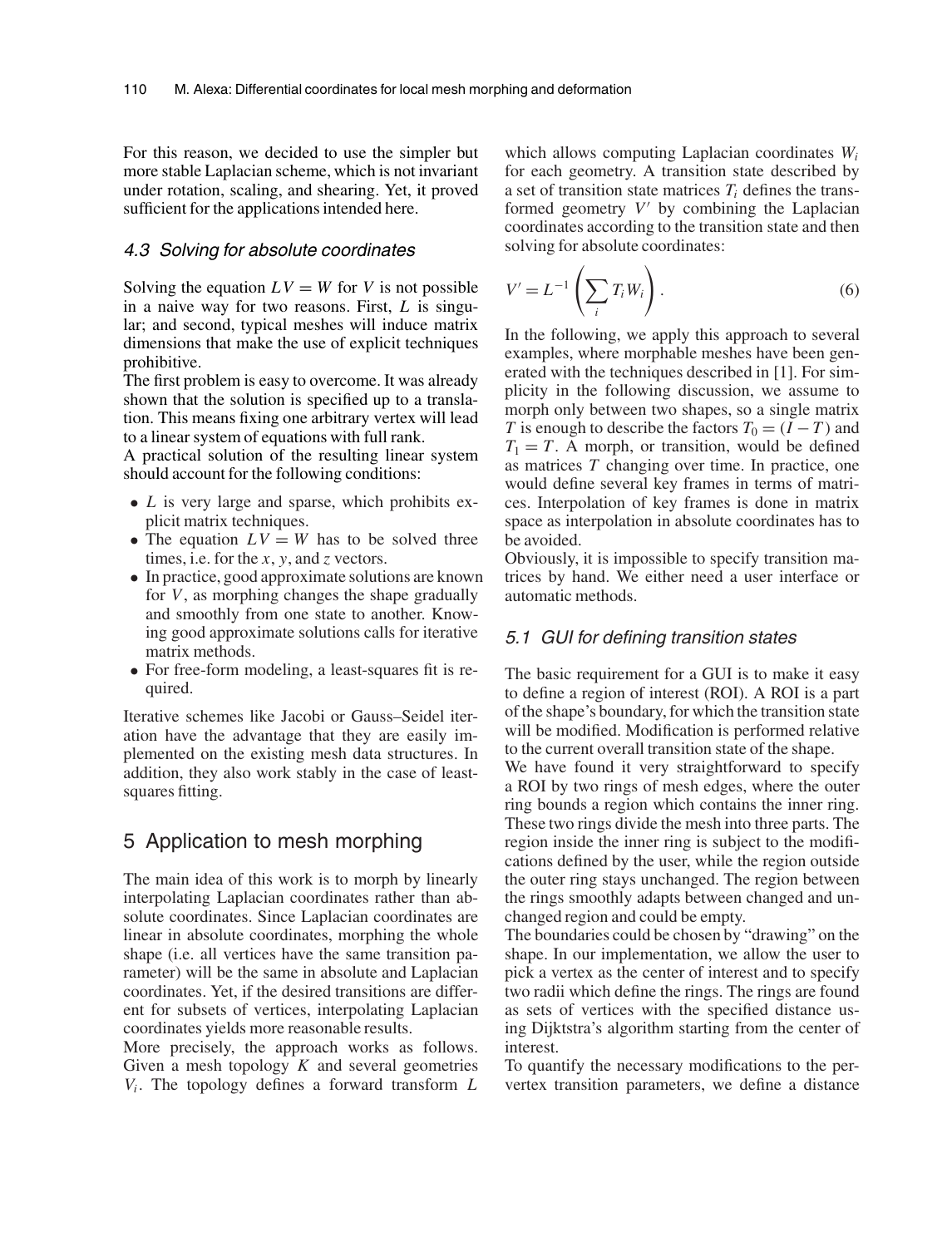

value *d*, which is 0 inside the inner boundary, 1 outside the outer boundary, and represents the distance from the boundaries between them. Again, Dijkstra's algorithm is used to compute the distances.

Assume the user specifies a new transition state  $\tilde{T}$  for the ROI. The new overall transition state  $T'$  is defined based on the current transition state *T* as

$$
T' = (1 - d)\tilde{T} + dT.
$$
\n(7)

In a typical modification process, the user selects several ROIs and changes their respective transition states one after the other.

This technique was used for generating a morph sequence from the shape of an egg to the shape of a giraffe (see Fig. 3). The idea was to let parts of the body pop out of the egg one after the other. This was achieved by defining ROIs for the different parts of the body and using them to specify transition states. A smooth transition sequence was produce by interpolating the key transition states.

An explicit example of modeling using spatial morph control is depicted in Fig. 4. The intent was to model Pegasus, i.e. a horse with wings. One easily finds polyhedral models of horses and animals with wings. Using ROIs around the wings it is easy to define a transition state which yields the desired result. In these examples, morphing is performed between rather different shapes. An interesting application arises from locally morphing among different version of the same shape. In particular, think of different versions representing only parts of the spectrum of the mesh. The eigenvectors of the Laplacian *L* form a basis, which is the equivalent to a Fourier basis of a mesh [17]. This basis could be exploited to define several band-limited versions of the shape. Locally morphing among these shapes has the effect of a local spectral filter.

#### 5.2 Spatially dependent transition states

Instead of defining the transition state of the shape explicitly using ROIs, the transition state could be defined implicitly. In particular, the transition state might be a function of absolute coordinates. This makes several interesting and important effects possible, e.g. a plane cutting the shape into parts with different transition states.

The definition of a transition state from absolute coordinates would involve a function that maps points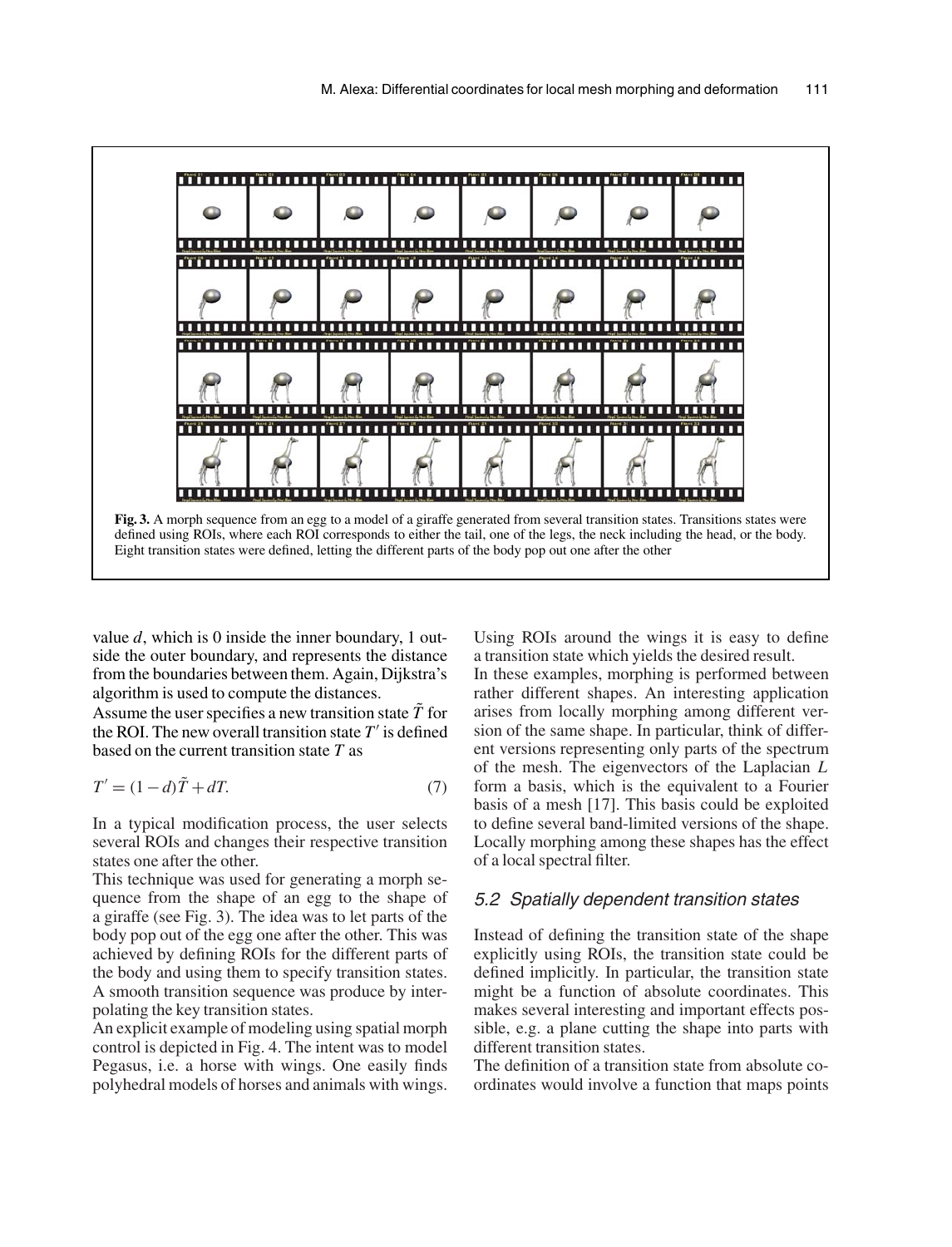

in  $\mathbb{R}^3$  to weights defining how to combine Laplacian coordinates in this point. However, using Laplacian coordinates, the global positioning of the shapes is lost. We, therefore, define that the source shapes as well as the generated shape have their centers of mass at the origin of  $\mathbb{R}^3$ . Nevertheless, in the general case, the system of equations to be solved will be non-linear.

We resort to a simple heuristic to define a transition state. The absolute coordinates of vertices for each of the source shapes define a transition state. These transition states are averaged to yield the final transition state.

This definition has the advantage that smooth changes of the spatial distribution lead to smooth changes in the shape. For example, assume the user wants to move a plane through a shape so that the two parts correspond to two source shapes. The heuristic given above assures that moving the plane will grow one region and shrink the other, as desired.

Several examples of defining transition states from absolute coordinates are shown in Fig. 5. A morphable model of a cow/pig is cut by a plane in two positions. Rather than a sequence, several models are presented showing that spatial morph control could be used for modeling. One can imagine how many

different creatures could be modeled with virtually no effort using this approach.

#### 5.3 Automatic transition sequences

The basic idea is to start the transition at one or several points of the shape and then to "grow" regions representing the target shape until the shape is "covered". In this process, the graph representing the mesh can be exploited.

Nice effects result from "flooding" the mesh, i.e. traversing the graph breadth-first and setting each visited vertex to its target coordinate.

Spatial effects can be achieved as was described in the previous section.

# 6 Application to free-form modeling

As has been mentioned, the idea for free-form modeling using differential coordinates is to leastsquares fit the original representation given a set of constraints in terms of absolute vertex coordinates. Given a mesh  $(K, V)$ , this defines the forward transform *L* and, thus, the Laplacian representation *W*. We assume the user constrains a set of vertices **vi**.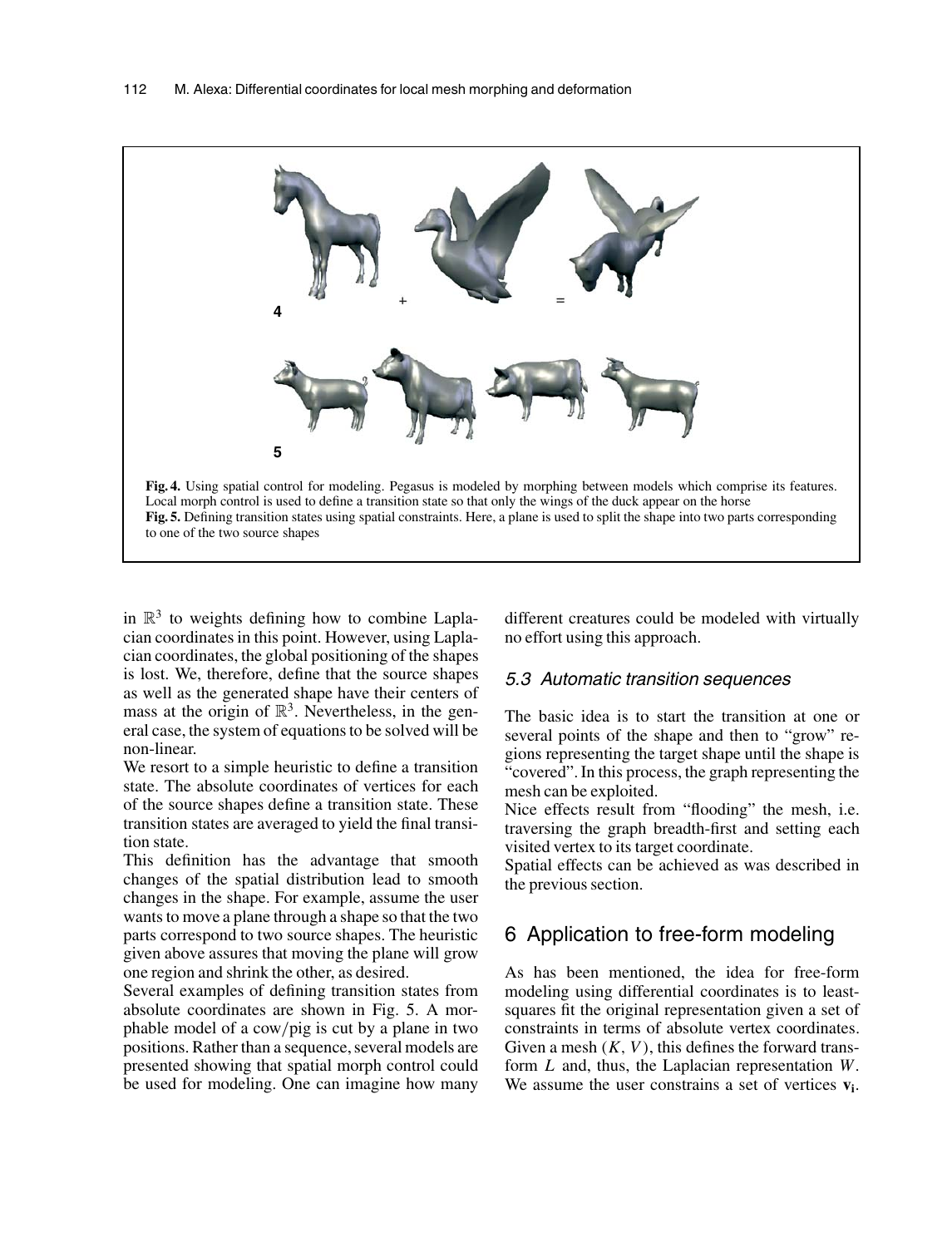

**Fig. 6.** Using Laplacian coordinates for free-form modeling. The model of a boy's face is deformed. First, just the tip of the nose is displaced. By defining a set of free vertices, which are relaxed to least-squares fit their Laplacian coordinates, different parts of the face could be affected by the displacement

The idea of a least-squares fit  $V'$  is to minimize the squares of actual Laplacian coordinates; that is,

$$
(LV'-W)^2\tag{8}
$$

is minimized, which is computed by setting the gradient over the free vertices to 0. This leads to a linear system in the free vertices. In practice, we use, again, a relaxation method to solve for the solution vector, however, with the constrained vertices unchanged. In order to specify fixed vertices, we found it convenient to use ROIs, again defined by an inner and outer ring. Vertices outside the outer ring are fixed to their original position. Vertices inside the inner boundary can be moved by the user. The remaining vertices are free and will be computed using the linear leastsquares approach.

An examples is depicted in Fig. 6. In the face of a young boy the nose tip is displaced. The remaining vertices are relaxed to approximately fit their Laplacian coordinates using varying sets of free vertices to achieve different effects.

# 7 Conclusions

We have demonstrated the use of differential mesh coordinates. The representation eases local mesh modeling tasks. Specifically, Laplacian coordinates are introduced, which seem to be well suited for the task of modeling. The advantages of Laplacian coordinates are that they are independent of transformations of the shape and are rigorously defined (i.e. tolerate degeneracies in the mesh).

However, Laplacian coordinates are sensitive to scaling and rotation of the shape. This could be a problem if corresponding regions of shapes have different size or orientation despite the fact that shapes are overall reasonably aligned. A representation of coordinates as an affine sum of neighboring vertices would be insensitive to affine transforms, however, has be proven to be numerically difficult to handle. In the future, we will investigate this problem and try devise an affine invariant representation scheme.

*Acknowledgements.* Thanks to Daniel Cohen-Or, Craig Gotsman, Jarek Rossignac, Luis Velho for their stimulating work and helpful discussions.

## **References**

- 1. Alexa M (2000) Merging polyhedral shapes with scattered features. Vis Comput 16(1):26–37
- 2. Alexa M (2002) Recent advances in mesh morphing. Comput Graph Forum 21(2):173–196
- 3. Alexa M, Cohen-Or D, Levin D (2000) As-rigid-as-possible shape interpolation. In: Proceedings of SIGGRAPH 2000. ACM SIGGRAPH, New York, pp 157–164
- 4. Bao H, Peng Q (1998) Interactive 3D morphing. Comput Graph Forum 17(3):23–30
- 5. Cohen-Or D, Carmel E (1998) Warp-guided object-space morphing. Vis Comput 13(9-10):465–478
- 6. Cohen-Or D, Solomovici A, Levin D (1998) Threedimensional distance field metamorphosis. ACM Trans Graph 17(2):116–141
- 7. DeCarlo D, Gallier J (1996) Topological evolution of surfaces. In: Proceddings of Graphics Interface '96, Canadian Information Processing Society/Canadian Human-Computer Communications Society, pp 194–203
- 8. Eck M, DeRose T, Duchamp T, Hoppe H, Lounsbery M, Stuetzle W (1995) Multiresolution analysis of arbitrary meshes. In: Proceedings of SIGGRAPH 95. ACM SIG-GRAPH, New York, pp 173–182
- 9. Floater MS (1997) Parametrization and smooth approximation of surface triangulations. Comput Aided Geom Des 14(3):231–250
- 10. Floater MS, Gotsman C (1999) How to morph tilings injectively. J Comput Appl Math 101:117–129